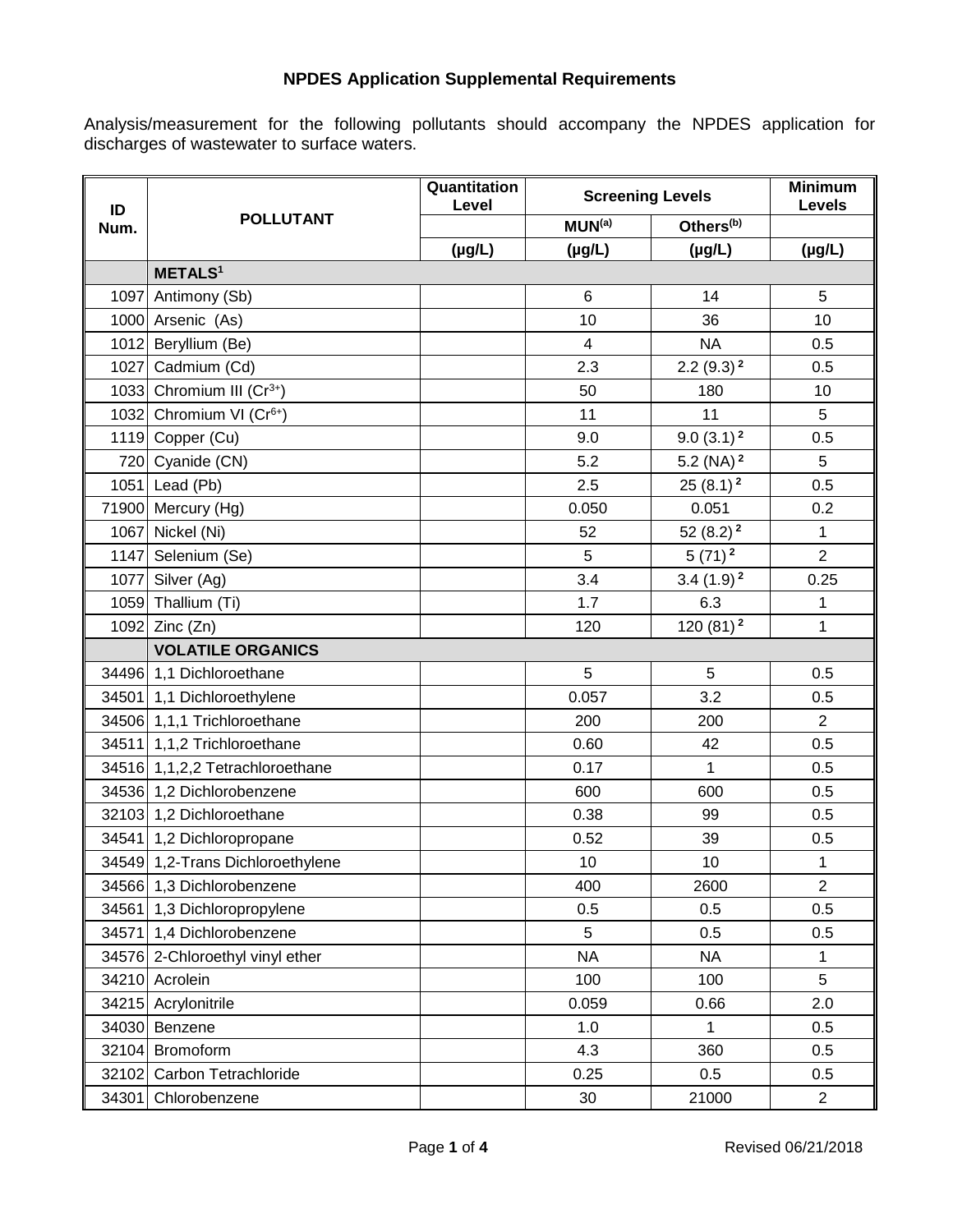| ID<br>Num. | <b>POLLUTANT</b>                   | Quantitation<br>Level |                    | <b>Screening Levels</b> |                |
|------------|------------------------------------|-----------------------|--------------------|-------------------------|----------------|
|            |                                    |                       | MUN <sup>(a)</sup> | Others <sup>(b)</sup>   | Levels         |
|            |                                    | $(\mu g/L)$           | $(\mu g/L)$        | $(\mu g/L)$             | $(\mu g/L)$    |
| 34306      | Chlorodibromo-methane              |                       | 0.401              | 34                      | 0.5            |
| 85811      | Chloroethane                       |                       | 100                | 100                     | $\overline{2}$ |
|            | 32106 Chloroform                   |                       | 100                | 100                     | $\overline{2}$ |
| 32101      | Dichlorobromo-methane              |                       | 0.56               | 46                      | 0.5            |
|            | 78113 Ethylbenzene                 |                       | 700                | 700                     | $\overline{2}$ |
|            | 34413 Methyl Bromide               |                       | 10                 | 4000                    | 2.0            |
|            | 34418 Methylene Chloride           |                       | 4.7                | 1600                    | 0.5            |
| 34475      | Tetrachloroethylene                |                       | 0.8                | 8.85                    | 0.5            |
|            | 34010 Toluene                      |                       | 150                | 150                     | $\overline{2}$ |
|            | 39180 Trichloroethylene            |                       | 2.7                | 5                       | 0.5            |
|            | 39175 Vinyl Chloride               |                       | 0.5                | 0.5                     | 0.5            |
|            | 63 Xylenes                         |                       | 1750               | 1750                    | <b>NA</b>      |
|            | Acetone                            |                       | 700                | 700                     | <b>NA</b>      |
|            | Ethylene Dibromide                 |                       | 0.05               | 0.05                    | <b>NA</b>      |
|            | Methyl Chloride                    |                       | 3                  | 3                       | 0.5            |
|            | Methyl ethyl ketone                |                       | 700                | 700                     | <b>NA</b>      |
|            | Methyl tertiary butyl ether (MTBE) |                       | 5                  | 5                       | <b>NA</b>      |
|            | <b>SEMI-VOLATILE ORGANICS</b>      |                       |                    |                         |                |
|            | 34536 1,2 Dichlorobenzene          |                       | 600                | 17000                   | 0.5            |
|            | 34346 1,2 Diphenylhydrazine        |                       | 0.040              | 0.54                    | 1              |
| 34551      | 1,2,4 Trichlorobenzene             |                       | 70                 | <b>NA</b>               | 5              |
|            | 34566 1,3 Dichlorobenzene          |                       | 400                | 2600                    | $\overline{2}$ |
| 34571      | 1,4 Dichlorobenzene                |                       | 5                  | 2600                    | $\overline{2}$ |
|            | 34586 2 Chlorophenol               |                       | 120                | 400                     | 5              |
|            | 34601 2,4 Dichlorophenol           |                       | 93                 | 790                     | 5              |
|            | 34606 2,4 Dimethylphenol           |                       | 540                | 2300                    | $\overline{2}$ |
|            | 34616 2,4 Dinitrophenol            |                       | 70                 | 14000                   | 5              |
| 34611      | 2,4 Dinitrotoluene                 |                       | 0.11               | 9.1                     | 5              |
|            | 34624 2,4,6 Trichlorophenol        |                       | 2.1                | 6.5                     | 10             |
|            | 34626 2,6 Dinitrotoluene           |                       | <b>NA</b>          | <b>NA</b>               | 5              |
| 34591      | 2-Nitrophenol                      |                       | <b>NA</b>          | <b>NA</b>               | 10             |
| 34581      | 2-Chloronaphthalene                |                       | 1700               | 4300                    | 10             |
| 34631      | 3,3' Dichlorobenzidine             |                       | 0.04               | 0.077                   | 5              |
|            | 3-Methyl-4-Chlorophenol            |                       | <b>NA</b>          | <b>NA</b>               | 1              |
| 3615       | 2-Methyl-4,6-Dinitrophenol         |                       | 13                 | 765                     | 5              |
|            | 34646 4-Nitrophenol                |                       | <b>NA</b>          | <b>NA</b>               | 5              |
| 34636      | 4-Bromophenyl phenyl ether         |                       | <b>NA</b>          | <b>NA</b>               | 5              |
| 34641      | 4-Chlorophenyl phenyl ether        |                       | <b>NA</b>          | <b>NA</b>               | 5              |
|            | 34205 Acenaphthene                 |                       | 1200               | 2700                    | 1              |
|            | 34200 Acenaphthylene               |                       | <b>NA</b>          | <b>NA</b>               | 10             |
| 34220      | Anthracene                         |                       | 9600               | 110000                  | 5              |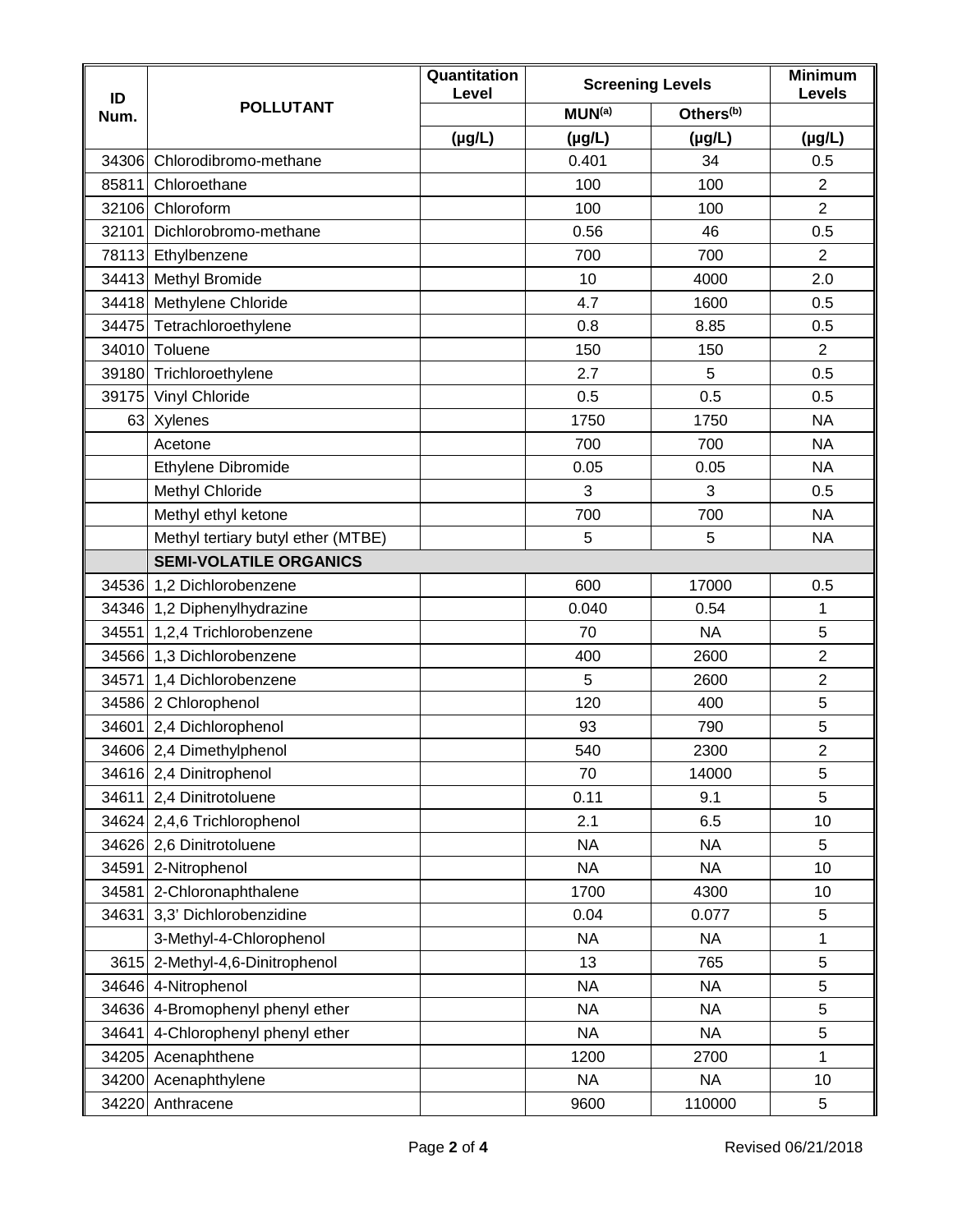| ID<br>Num. | <b>POLLUTANT</b>                     | Quantitation<br>Level | <b>Screening Levels</b> |                       | <b>Minimum</b><br>Levels |
|------------|--------------------------------------|-----------------------|-------------------------|-----------------------|--------------------------|
|            |                                      |                       | MUN <sup>(a)</sup>      | Others <sup>(b)</sup> |                          |
|            |                                      | $(\mu g/L)$           | $(\mu g/L)$             | $(\mu g/L)$           | $(\mu g/L)$              |
|            | 39120 Benzidine                      |                       | 0.00012                 | 0.00054               | 5                        |
|            | 34526 Benzo (a) Anthracene           |                       | 0.0044                  | 0.049                 | 5                        |
|            | 34247 Benzo (a) Pyrene               |                       | 0.0044                  | 0.049                 | $\overline{2}$           |
| 34230      | Benzo (b) Fluoranthene               |                       | 0.0044                  | 0.049                 | 10                       |
| 34521      | Benzo (g,h,i) Perylene               |                       | <b>NA</b>               | <b>NA</b>             | 5                        |
|            | 34242 Benzo (k) Fluoranthene         |                       | 0.0044                  | 0.049                 | $\overline{2}$           |
|            | 34278 Bis (2-Chloroethoxyl) methane  |                       | <b>NA</b>               | <b>NA</b>             | 5                        |
|            | 34273 Bis(2-Chloroethyl) ether       |                       | 0.031                   | 1.4                   | $\mathbf{1}$             |
|            | 34283 Bis(2-Chloroisopropyl) ether   |                       | 1400                    | 170000                | 10                       |
|            | 39100 Bis(2-Ethylhexyl) phthalate    |                       | 1.8                     | 5.9                   | 5                        |
|            | 34292 Butyl benzyl phthalate         |                       | 3000                    | 5200                  | 10                       |
|            | 34320 Chrysene                       |                       | 0.0044                  | 0.049                 | 5                        |
|            | 34556 Dibenzo(a,h)-anthracene        |                       | 0.0044                  | 0.049                 | 0.1                      |
|            | 34336 Diethyl phthalate              |                       | 23000                   | 120000                | 10                       |
| 34341      | Dimethyl phthalate                   |                       | 313000                  | 2900000               | 10                       |
| 39110      | di-n-Butyl phthalate                 |                       | 2700                    | 12000                 | 10                       |
|            | 34596 di-n-Octyl phthalate           |                       | <b>NA</b>               | <b>NA</b>             | 10                       |
|            | 34376 Fluoranthene                   |                       | 300                     | 370                   | 10                       |
| 34381      | Fluorene                             |                       | 1300                    | 14000                 | 10                       |
|            | 39700 Hexachlorobenzene              |                       | 0.00075                 | 0.00077               | 1                        |
|            | 39702 Hexachlorobutadiene            |                       | 0.44                    | 50                    | $\mathbf{1}$             |
|            | 34386 Hexachloro-cyclopentadiene     |                       | 50                      | 17000                 | 5                        |
|            | 34396 Hexachloroethane               |                       | 1.9                     | 8.9                   | 1                        |
|            | 34403 Indeno(1,2,3,cd)-pyrene        |                       | 0.0044                  | 0.049                 | 0.05                     |
|            | 34408 Isophorone                     |                       | 8.4                     | 600                   | 1                        |
|            | 34438 N-Nitrosodimethyl amine (NDMA) |                       | 0.00069                 | 8.1                   | 5                        |
|            | 34428 N-Nitroso-di-n-propyl amine    |                       | 0.005                   | 1.4                   | 5                        |
|            | 34433 N-Nitrosodiphenyl amine        |                       | 5.0                     | 16                    | 1                        |
| 34696      | Naphthalene                          |                       | 21                      | <b>NA</b>             | 10                       |
| 34447      | Nitrobenzene                         |                       | 17                      | 1900                  | 10                       |
| 39032      | Pentachlorophenol                    |                       | 0.28                    | 7.9                   | $\mathbf{1}$             |
| 34461      | Phenanthrene                         |                       | <b>NA</b>               | <b>NA</b>             | 5                        |
| 34694      | Phenol                               |                       | 21000                   | 4600000               | 50                       |
| 34469      | Pyrene                               |                       | 960                     | 11000                 | 10                       |
|            | <b>PESTICIDES AND PCBs</b>           |                       |                         |                       |                          |
| 39310      | $4,4'$ -DDD                          |                       | 0.00083                 | 0.00084               | 0.05                     |
| 39320      | 4,4'-DDE                             |                       | 0.00059                 | 0.00059               | 0.05                     |
|            | 39300 4,4'-DDT                       |                       | 0.00059                 | 0.00059               | 0.01                     |
|            | 78428 Alpha-Endosulfan               |                       | 0.056                   | 0.0087                | 0.02                     |
|            | 39336 Alpha-BHC                      |                       | 0.0039                  | 0.013                 | 0.01                     |
|            | 39330 Aldrin                         |                       | 0.00013                 | 0.00014               | 0.005                    |